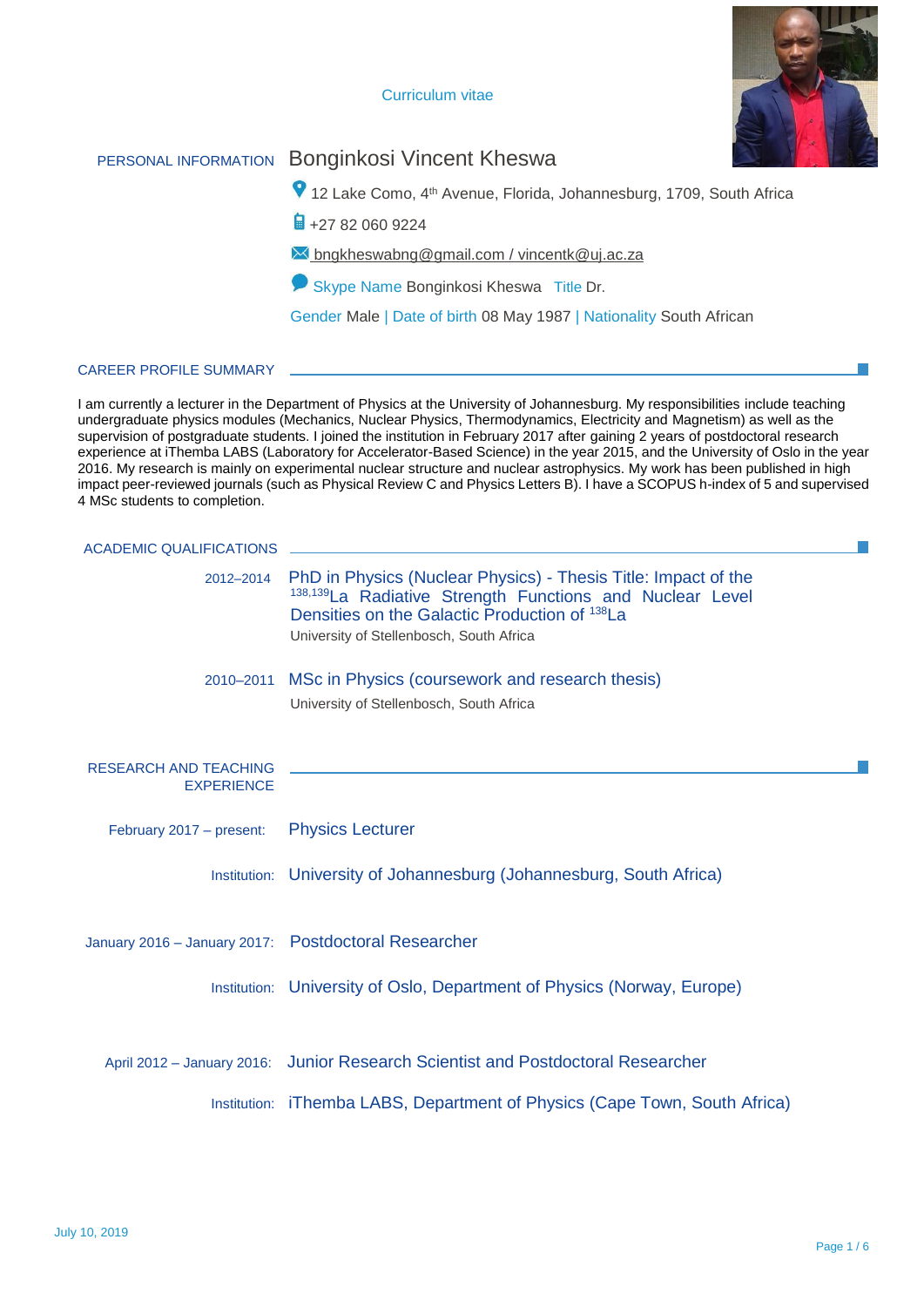|  | Curriculum vitae |
|--|------------------|

| February 2011 - March 2016:                                                        | <b>Research Scholar</b>                                                                                           |  |  |  |  |  |
|------------------------------------------------------------------------------------|-------------------------------------------------------------------------------------------------------------------|--|--|--|--|--|
| Institution:                                                                       | Council for Scientific and Industrial Research, Department of<br>Mathematical Modelling (Pretoria, South Africa)  |  |  |  |  |  |
| February 2010 - January 2011:                                                      | <b>Graduate-in-Training Scientist</b>                                                                             |  |  |  |  |  |
| Institution:                                                                       | Nuclear Energy Corporation of South Africa, Department of Research<br>and Development (Pretoria, South Africa)    |  |  |  |  |  |
| POSTGRADUATE STUDENT<br><b>SUPERVISION</b>                                         |                                                                                                                   |  |  |  |  |  |
|                                                                                    | - Nomcebo Yende, MSc Physics, University of Johannesburg, Project in Progress                                     |  |  |  |  |  |
|                                                                                    | - Teffo Seakamela, PhD Mechanical Engineering, University of Johannesburg, Project in<br>Progress                 |  |  |  |  |  |
|                                                                                    | - Mvuyisi Mbabane, MSc Physics, University of Johannesburg, Completed in year 2018                                |  |  |  |  |  |
|                                                                                    | - Christiaan Brits, MSc Physics, University of Stellenbosch, Completed in year 2016                               |  |  |  |  |  |
|                                                                                    | - Kgashane Malatji, MSc Physics, Western Cape University, Completed in year 2016                                  |  |  |  |  |  |
|                                                                                    | - Bonginkosi Zikhali, MSc Physics, University of Zululand, Completed in year 2016                                 |  |  |  |  |  |
| POSTGRADUATE THESIS<br><b>EXAMINATION</b>                                          | - Served as External Examiner for MSc thesis of Mohamed Kamil, University of<br>the Western Cape, January 2019    |  |  |  |  |  |
|                                                                                    | - Served as External Examiner for MSc thesis of Cebo Ngwetsheni, University of<br>the Western Cape, November 2018 |  |  |  |  |  |
|                                                                                    | Served as External Examiner for MSc thesis of Abel Sithole, University of<br>the Western Cape, July 2017          |  |  |  |  |  |
| ASSESSMENT OF RESEARCH<br>PROPOSALS FOR THE NATIONAL<br><b>RESEARCH FOUNDATION</b> |                                                                                                                   |  |  |  |  |  |
|                                                                                    | - Served as Reviewer for Competitive Programme for Rated Researchers, June 2019                                   |  |  |  |  |  |
|                                                                                    | - Served as Reviewer for Research Chair in Nuclear Physics, August 2018                                           |  |  |  |  |  |
|                                                                                    | - Served as Reviewer for South Africa/France PROTEA Programme, September 2018                                     |  |  |  |  |  |
|                                                                                    | - Served as Reviewer for iThemba LABS Physics Summer School, January 2018                                         |  |  |  |  |  |
| <b>CONFERENCES</b>                                                                 |                                                                                                                   |  |  |  |  |  |

– Oral presentation at the International Conference on Collective Motion in Nuclei under Extreme Conditions, Cape Town, South Africa, November 2018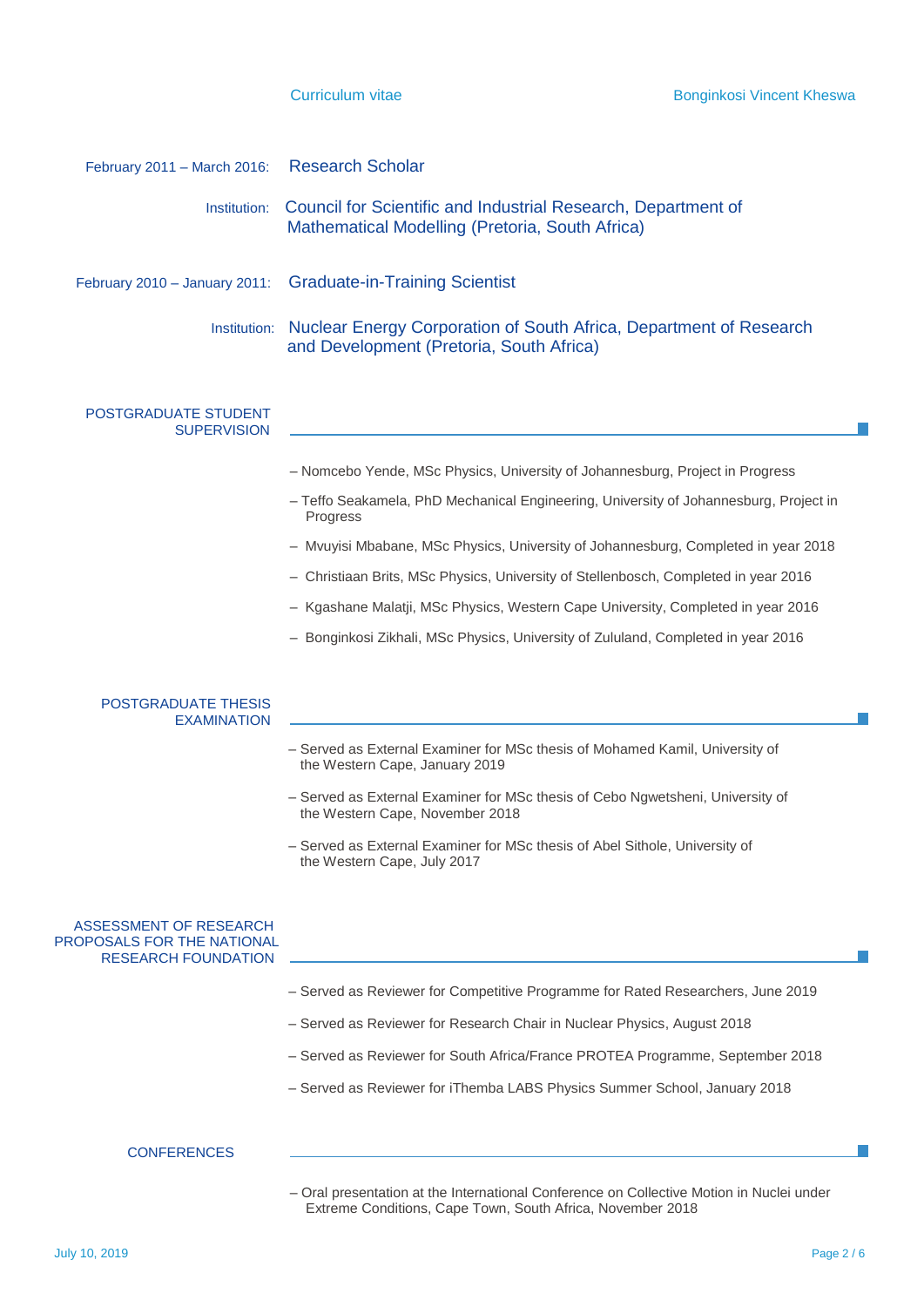# Curriculum vitae **Bonginkosi** Vincent Kheswa

- Invited lectures at the International Workshop for Advanced Nuclear Reactions and Applications in Astrophysics, University of Stellenbosch, South Africa, November 2017
- Invited oral presentation at the 5<sup>th</sup> International Workshop for Nuclear Level Density and Gamma Strength, University of Oslo, Norway, May 2015
- Oral presentation at the International Symposium on Capture Gamma-Ray Spectroscopy and Related Topics, Dresden University of Technology, Germany, August 2014
- Oral presentation at the South African Institute of Physics Conference, University of Johannesburg, South Africa, July 2014
- Oral presentation at the Energy Postgraduate Conference, iThemba LABS, South Africa, August 2014
- $-$  Invited oral presentation at the  $4<sup>th</sup>$  International Workshop on Nuclear Level Density and Gamma Strength, University of Oslo, Norway, May 2013
- Poster presentation at the South African Nuclear Human Asset and Research Programme Postgraduate Conference, iThemba LABS, August 2009

### RECENT ACADEMIC AWARDS

- Award for best PhD oral presentation at the South African Institute of Physics (SAIP) conference, which took place at the University of Johannesburg, July 2014
- Faculty of Science PhD award from the University of Stellenbosch for exceeding expectations, December 2014
- Certificate of appreciation, from the Western Cape Department of Education, for tutoring grade 12 physical science learners, May 2013
- Six months scholarship in technical nonproliferation and disarmament studies at the University of Oslo, January 2013

### LANGUAGE PROFICIENCY

### Mother tongue Zulu

| Other languages | <b>UNDERSTANDING</b> |         | <b>SPEAKING</b>    |                   | <b>WRITING</b> |
|-----------------|----------------------|---------|--------------------|-------------------|----------------|
|                 | Listening            | Reading | Spoken interaction | Spoken production |                |
| English         | Good                 | Good    | Fluent             | Fluent            | Good           |
| Xhosa           | Good                 | Good    | Fluent             | Fluent            | Good           |

#### OTHER SKILLS

#### Computer skills:

- LaTeX and Microsoft Office Applications (Word, Excel and PowerPoint), MAC, Windows and Linux
- C++ Programming Language

 $\mathcal{L}_{\mathcal{A}}$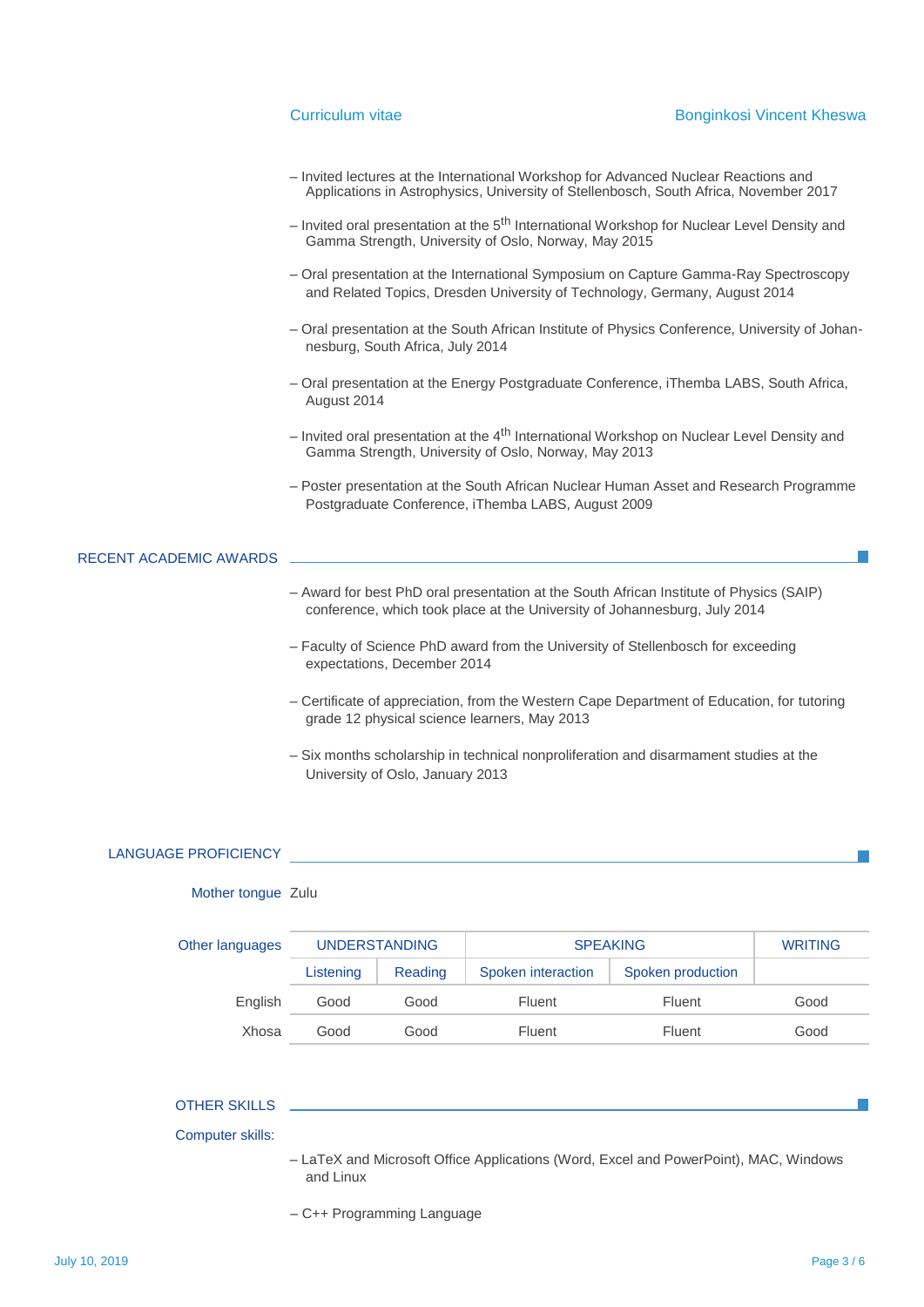Valid driving license: Code B

### Planning and Organisational Skills:

- Served as local organizing committee member for the African Nuclear Physics Conference which took place at Kruger National Park, July 2019
- Successfully planned and organized workshops at the University of Fort Hare and iThemba LABS, on behalf of the National Research Foundation (NRF) of South Africa, September 2015

### RESEARCH OUTPUTS

### List of Publications:

- *[Nuclear level densities and gamma-ray strength functions of Ta-180, Ta-181, Ta-](http://scholar.google.com/scholar?cluster=1542034487353177639&hl=en&oi=scholarr)[182](http://scholar.google.com/scholar?cluster=1542034487353177639&hl=en&oi=scholarr)* CP Brits, KL Malatji, M Wiedeking**, B Kheswa**, S Goriely, FL Garrote, DL Bleuel, F Giacoppo, A Gorgen, M Guttormsen, K Hadynska-Klek, TW Hagen, S Hilaire, VW Ingeberg, H Jia, M Klintefjord, AC Larsen, SNT Majola, P Papka, S Peru, B Qi, IT Renstrom, SJ Rose, E Sahin, S Siem, GM Tveten, F Zeiser *Physical Review C 99 (2019) 054330* <https://doi.org/10.1103/PhysRevC.99.054330>
- *Re-estimation of <sup>180</sup>[Ta nucleosynthesis in light of newly constrained reaction rates](https://www.sciencedirect.com/science/article/pii/S0370269319301674)* K.L.Malatji, M.Wiedeking, [S.Goriely,](https://www.sciencedirect.com/science/article/pii/S0370269319301674#!) C.P.Brits, **[B.V.Kheswa](https://www.sciencedirect.com/science/article/pii/S0370269319301674#!)**, [F.L.Bello Garrote,](https://www.sciencedirect.com/science/article/pii/S0370269319301674#!) [D.L.Bleuel,](https://www.sciencedirect.com/science/article/pii/S0370269319301674#!) [F.Giacoppo,](https://www.sciencedirect.com/science/article/pii/S0370269319301674#!) [A.Görgen,](https://www.sciencedirect.com/science/article/pii/S0370269319301674#!) [M.Guttormsen,](https://www.sciencedirect.com/science/article/pii/S0370269319301674#!) [K.Hadynska-Klek,](https://www.sciencedirect.com/science/article/pii/S0370269319301674#!) [T.W.Hagen,V.W.Ingeberg,](https://www.sciencedirect.com/science/article/pii/S0370269319301674#!) [M.Klintefjord,](https://www.sciencedirect.com/science/article/pii/S0370269319301674#!) [A.C.Larsen,](https://www.sciencedirect.com/science/article/pii/S0370269319301674#!) [P.Papka,](https://www.sciencedirect.com/science/article/pii/S0370269319301674#!) [T.Renstrøm,](https://www.sciencedirect.com/science/article/pii/S0370269319301674#!) [E.Sahin,](https://www.sciencedirect.com/science/article/pii/S0370269319301674#!) [S.Siem,](https://www.sciencedirect.com/science/article/pii/S0370269319301674#!) [L.Siess,](https://www.sciencedirect.com/science/article/pii/S0370269319301674#!) G.M.Tveten, and F.Zeiser *Physics Letters B 791 (2019) 403*  <https://doi.org/10.1016/j.physletb.2019.03.013>
- *Low-lying positive parity bands in 162Yb* L. Mdletshe, S.S. Ntshangase, J.F. Sharpey-Schafer, S.N.T. Majola, T.R.S. Dinoko, N.A. Khumalo,E.A. Lawrie, R.A. Bark, T.D. Bucher, N. Erasmus, P. Jones, S. Jongile, **B.V. Kheswa**, J.J. Lawrie, L. Makhathini, K.L. Malatji, B. Maqabuka, J. Ndayishimye, S.P. Noncolela, O. Shirinda, and M.A. Sithole. *European Physical Journal A 54 (2018) 176 <https://doi.org/10.1140/epja/i2018-12613-4>*
- **Photoneutron cross sections for Ni isotopes: Toward understanding (n,γ) cross sections relevant to weak s-process nucleosynthesis** H Utsunomiya, T Renstrøm, GM Tveten, S Goriely, S Katayama, T Ari-izumi, D Takenaka, D Symochko, **BV Kheswa**, VW Ingeberg, T Glodariu, Y-W Lui, S Miyamoto, AC Larsen, JE Midtbø, A Görgen, S Siem, L Crespo Campo, M Guttormsen, S Hilaire, S Péru, AJ Koning  *Physical Review C 98 (2018) 054619* **<https://doi.org/10.1103/PhysRevC.98.054619>**
- $\bullet$ **137,138,139La(n,γ) cross sections constrained with statistical decay properties of 138,139,140La nuclei B. V. Kheswa**, M. Wiedeking, J. A. Brown, A. C. Larsen, S. Goriely, M. Guttormsen, F. L. Bello Garrote, L. A. Bernstein, D. L. Bleuel, T. K. Eriksen, F. Giacoppo, A. Görgen, B. L. Goldblum, T. W. Hagen, P. E. Koehler, M. Klintefjord, K. L. Malatji, J. E. Midtbø, H. T. Nyhus, P. Papka, T. Renstrøm, S. J. Rose, E. Sahin, S. Siem, and T. G. Tornyi  **Physical Review C 95 (2017) 045805** <https://doi.org/10.1103/PhysRevC.95.045805>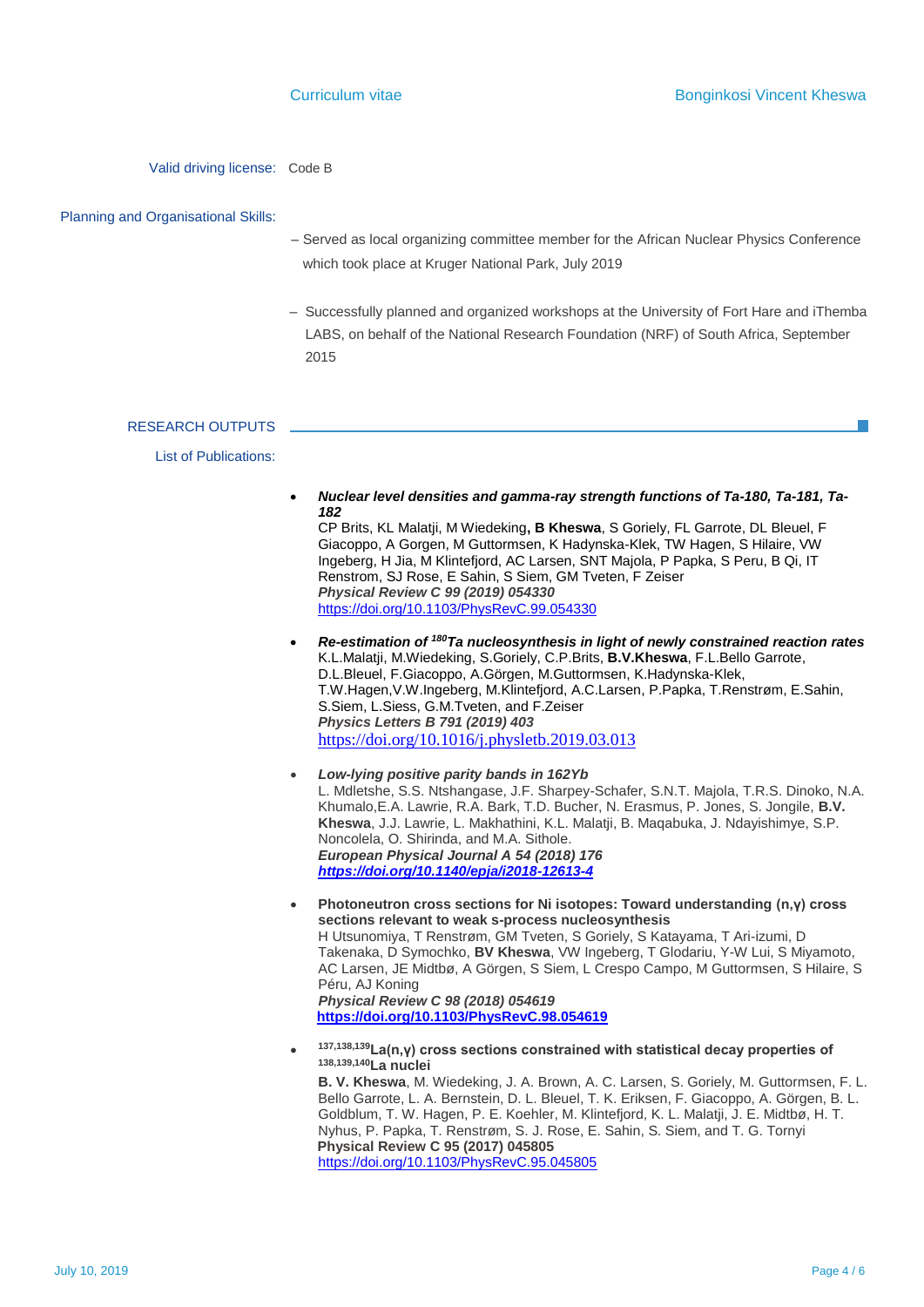- *Low-energy enhancement and fluctuations of γ-ray strength functions in 56, 57Fe: test of the Brink–Axel hypothesis* A. C. Larsen, M. Guttormsen, N. Blasi, A. Bracco, F. Camera, L. Crespo Campo, T. K. Eriksen, A. Görgen, T. W. Hagen, V. W. Ingeberg, **B. V. Kheswa**, S. Leoni, J. E. Midtb , B. Million, H. T. Nyhus, T. Renstrom, S. J. Rose, I. E. Ruud, S. Siem, T. G. Tornyi, G. M. Tveten, A. V. Voinov, M. Wiedeking,and F. Zeiser *Journal of Physics G: Nuclear and Particle Physics 44 (2017) No. 6, 064005* <http://dx.doi.org/10.1088/1361-6471/aa644a>
- **Low-energy enhancement in the γ-ray strength functions of 73,74Ge** T. Renstrøm, H.-T. Nyhus, H. Utsunomiya, R. Schwengner, S. Goriely, A. C. Larsen, D. M. Filipescu, I. Gheorghe, L. A. Bernstein, D. L. Bleuel, T. Glodariu, A. Görgen, M. Guttormsen, T. W. Hagen, **B. V. Kheswa**, Y.-W. Lui, D. Negi, I. E. Ruud, T. Shima, S. Siem, K. Takahisa, O. Tesileanu, T. G. Tornyi, G. M. Tveten, and M.Wiedeking  *Physical Review C 93 (2016) 064302* <https://doi.org/10.1103/PhysRevC.93.064302>
- *Nature of low-lying electric dipole resonance excitations in <sup>74</sup>Ge* D Negi, M Wiedeking, EG Lanza, E Litvinova, A Vitturi, RA Bark, LA Bernstein, DL Bleuel, S Bvumbi, TD Bucher, BH Daub, TS Dinoko, JL Easton, A Görgen, M Guttormsen, P Jones**, BV Kheswa**, NA Khumalo, AC Larsen, EA Lawrie, JJ Lawrie, SNT Majola, LP Masiteng, MR Nchodu, J Ndayishimye, RT Newman, SP Noncolela, JN Orce, P Papka, L Pellegri, T Renstrøm, DG Roux, R Schwengner, O Shirinda, S Siem **Physical Review C 94 (2016) 024332**  <https://doi.org/10.1103/PhysRevC.94.024332>
- **Spectroscopy of <sup>155</sup>Yb: Structure evolution in the N = 85 isotones** XQ Li, C Xu, SQ Zhang, H Hua, J Meng, RA Bark, QB Chen, CY Niu, R Han, SM Wyngaardt, SY Wang, S Wang, B Qi, L Liu, LH Zhu, Z Shi, GL Zhang, BH Sun, XY Le, CY Song, YL Ye, DX Jiang, FR Xu, ZH Li, JJ Sun, Y Shi, PW Zhao, WY Liang, CG Li, CG Wang, XC Chen, DP Sun, C Liu, ZQ Li, P Jones, EA Lawrie, JJ Lawrie, M Wiedeking, TD Bucher, T Dinoko, BV Kheswa, L Makhathini, SNT Majola, J Ndayishimye, SP **Physical Review C 94 (2016) 024337**  <https://doi.org/10.1103/PhysRevC.94.024337>
- *Search for two-phonon octupole excitations in <sup>146</sup>Gd* J.N. Orce, M. Kumar Raju, N.A. Khumalo, T.S. Dinoko, P. Jones, R.A. Bark, E.A. Lawrie, S.N.T. Majola, L.M. Robledo, B. Rubio, M. Wiedeking, J. Easton, E.A. Khaleel**, B.V. Kheswa**, N. Kheswa, M.S. Herbert, J.J. Lawrie, P.L. Masiteng, M.R. Nchodu, J. Ndayishimye, D. Negi, S.P. Noncolela, S.S. Ntshangase, P. Papka, D.G. Roux, O. Shirinda, P.S. Sithole, and S.W. Yates  *European Physical Journal A 52 (2016) 166* [https://doi.org/10.1140/epja/i2016-16166-2](https://10.0.4.116/epja/i2016-16166-2)
- *Galactic production of 138La: impact of 138,139La statistical properties* **BV Kheswa**, M Wiedeking, F Giacoppo, Stéphane Goriely, Magne Guttormsen, Ann-Cecilie Larsen, FL Bello Garrote, TK Eriksen, Andreas Görgen, TW Hagen, PE Koehler, M Klintefjord, Hilde Therese Nyhus, P Papka, Therese Renstrøm, S Rose, E Sahin, Sunniva Siem, T Tornyi *Physics Letters B 744 (2015) 268* <https://doi.org/10.1016/j.physletb.2015.03.065>
- *Level densities and thermodynamical properties of Pt and Au isotopes* F. Giacoppo, F. L .Bello Garrote, L. A. Bernstein, D. L. Bleuel, T. K. Eriksen, R. B. Firestone, A. Görgen, M. Guttormsen, T. W. Hagen, **B. V. Kheswa**, M. Klintefjord, P. E. Koehler, A. C. Larsen, H. T. Nyhus, T. Renstrøm, E. Sahin, S. Siem, T. Tornyi *Physical Review C 90 (2014) 054330* <https://doi.org/10.1103/PhysRevC.90.054330>
- *Statistical gamma-ray decay studies at iThemba LABS* M. Wiedeking, L.A. Bernstein, D.L. Bleuel, C.P. Brits, K. Sowazi, A. Görgen, B.L. Goldblum, M. Guttormsen, **B.V. Kheswa**, A.C. Larsen, S.N.T. Majola, K.L. Malatji, D. Negi, T. Nogwanya, S. Siem and B.R. Zikhali *European Physical Journal Web of Conferences 146 (2017) 05006* <https://doi.org/10.1051/epjconf/201714605006>